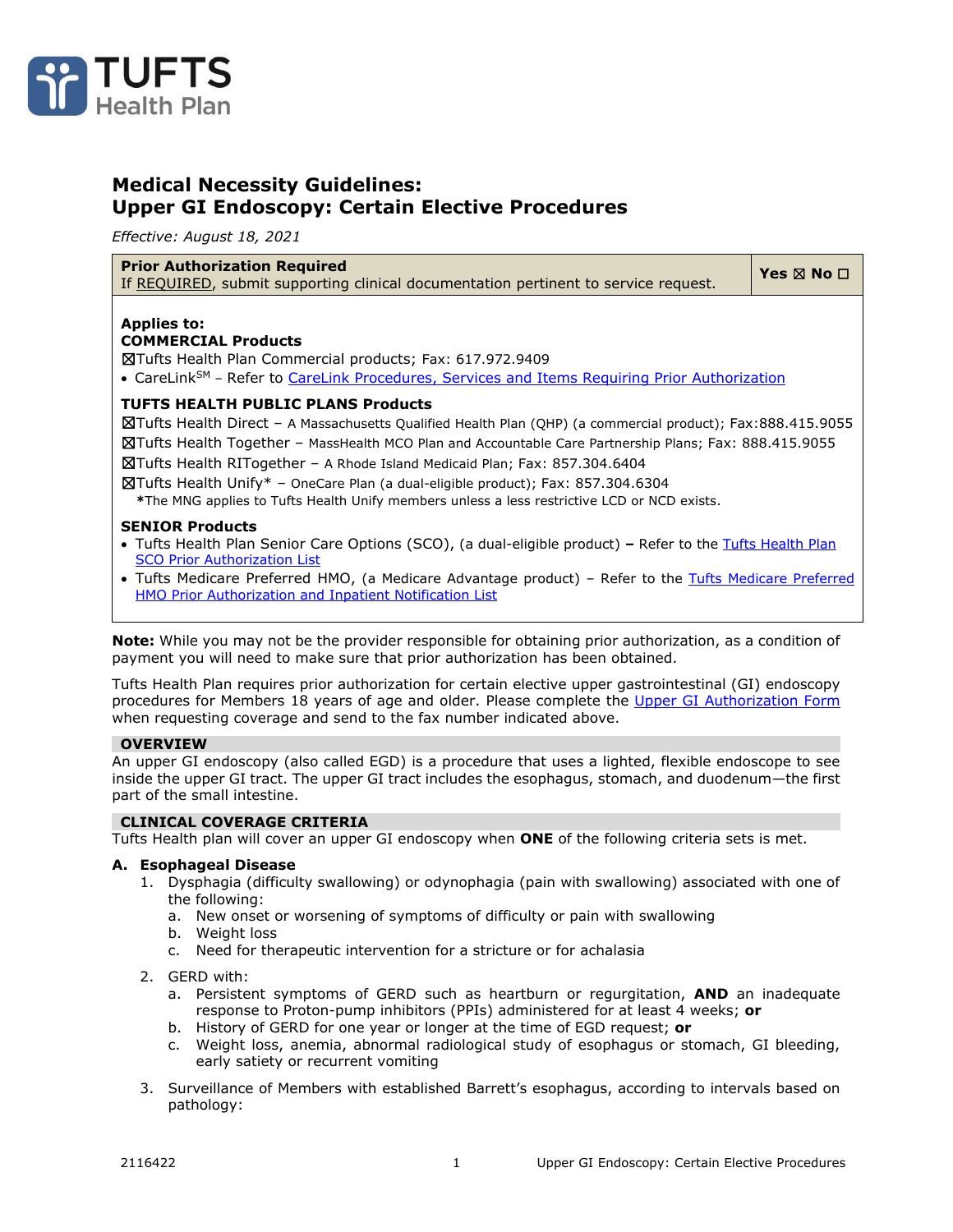- a. High-grade dysplasia on prior biopsies: EGD with biopsy will be covered every 3 months
- b. Low grade dysplasia on prior biopsies: EGD 6 months after initial biopsy and if still low grade dysplasia will be covered annually thereafter if no change in pathology
- c. No dysplasia on prior biopsy: cover 2 EGDs with biopsy in one year and if normal pathology remains, every three years thereafter
- 4. Abnormal radiological study of esophagus or stomach
- 5. Esophageal varices:
	- a. Initial screening for esophageal or gastric varices for a Member with a diagnosis of CIRRHOSIS, regardless of liver disease etiology, as evidenced by **ANY** of the following:
		- 1. Ascites
		- 2. Bilirubin over 2.0
		- 3. Albumin less than 3.5
		- 4. Prothrombin Time greater than 1.7
		- 5. Encephalopathy
		- 6. A fibrosis score 2 or greater
	- b. Treatment of varices by sclerotherapy or endoscopic variceal ligation (EVL) in Members who has had documented bleeding from esophageal varices (active or in past) **or**;
	- c. For Members with high risk of esophageal variceal bleed, with no prior history of bleeding, the Member must have **one or more** of the following high risk factors:
		- 1. Medium to large varices on prior screening EGD
		- 2. Red marks such as red wale lines or red spots seen on screening or on prior EGD
		- 3. Child's B or C cirrhosis (significant functional compromise or decompensated liver disease)
	- d. Repeat screenings may be covered under the following conditions:
		- 1. If compensated cirrhosis (stable clinically and without bleeding) and no varices on initial screen, EGD may be covered every THREE years
		- 2. If compensated cirrhosis and varices on initial EGD, a repeat EGD will be covered every TWO years (only for Members not on beta blockers)
		- 3. If decompensated cirrhosis (unstable clinical status) EGD may be covered ANNUALLY
- 6. Corrosive injuries to esophagus (unlimited)
- 7. Eosinophilic esophagitis (EoE) may be covered when any of the following are met:
	- a. Initial EGD evaluation for suspected diagnosis
	- b. Follow-up in 8 weeks for response to INITIAL pharmacologic treatment
	- c. Follow-up in 8 weeks for response to INITIAL six-food elimination diet (SFED), but NOT for subsequent surveillance with food group re-introduction, which is based on clinical response
	- d. For initial and re-evaluation of esophageal stricture associated with EoE

# **B. Anemia**

- 1. Vitamin B-12 deficiency **or**;
- 2. Iron deficiency, defined as a documented ferritin below normal for laboratory and/or a **Fe/TIBC** saturation below 20%

# **C. Gastric Ulcer**

• Follow-up after one-two month of treatment with PPI or H-2 blocker (to confirm healing and/or rule out malignant ulcer)

# **D. Persistent Upper Abdominal Symptoms**

- 1. Symptoms for at least 4 weeks (e.g., pain, nausea or vomiting) and either
	- a. Fails to respond to maximum PPI's (twice daily dosing) **or** reinstitution of PPI therapy after one successful course; **or**
	- b. Symptoms are associated with weight loss, GI bleeding, melena, anemia, anorexia or early satiety

# **E. Celiac Disease**

- 1. Positive serology for celiac disease by IgA tissue transglutaminase (IgA-tTG), IgA endomysial antibody (IgA-EMA) or IgG-tTG or IgG-EMA may be substituted for Members with IgA deficiency; **or**
- 2. Any **one** of the following criteria: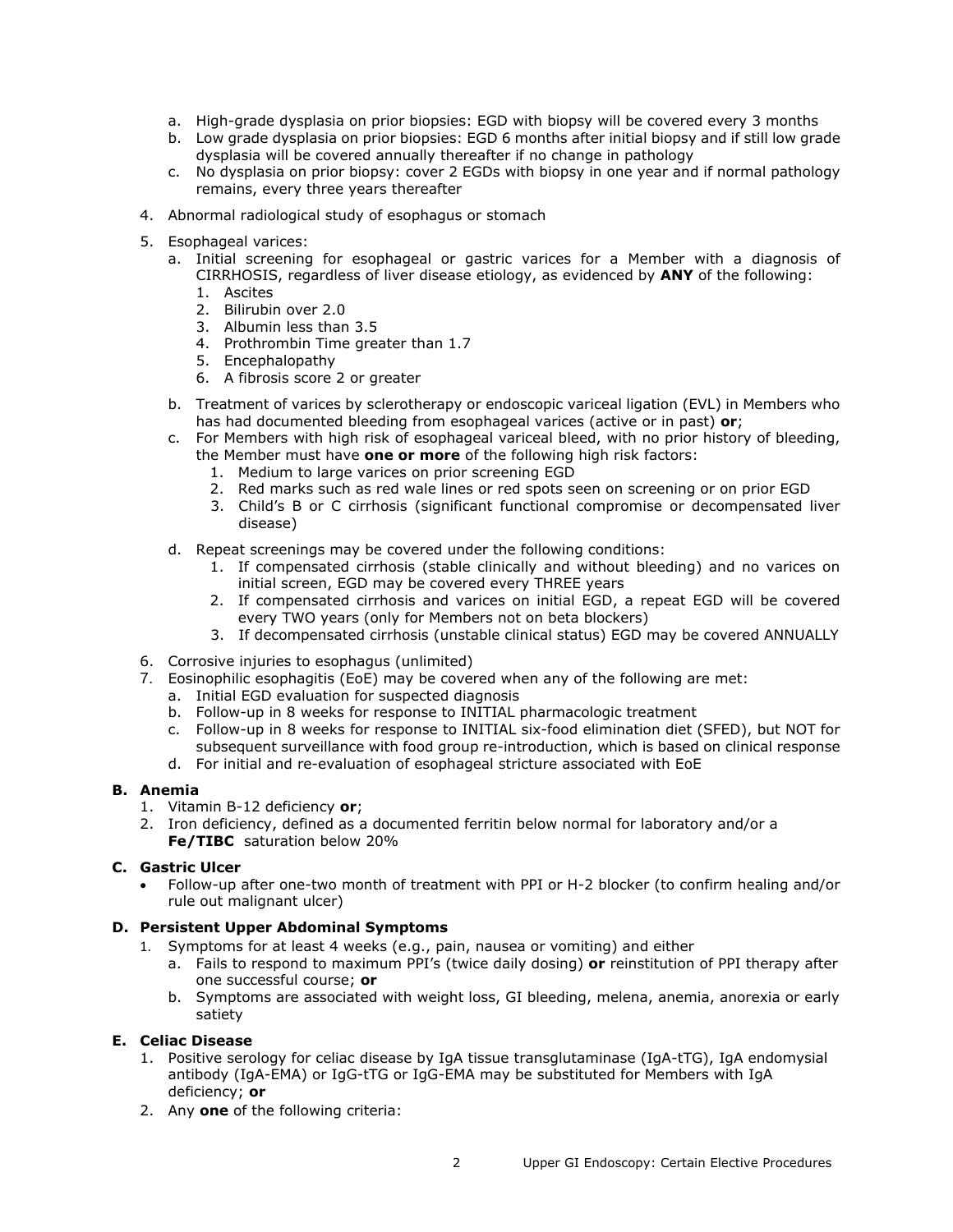- a. GI symptoms consistent with chronic malabsorption, including chronic diarrhea or steatorrhea, abdominal distension, and weight loss; **or**
- b. Otherwise unexplained iron, folate, or vitamin D deficiency, calcium deficiency, or secondary hyperparathyroidism with osteoporosis or osteomalacia; **or**
- c. In absence of other causes: persistent aminotransferase elevation, short stature, delayed puberty, recurrent fetal loss, infertility, epilepsy or ataxia; **or**
- d. GI symptoms, with a diagnosis of an associated high-risk conditions, such as, Type-1 Diabetes Mellitus or other autoimmune endocrinopathies (such as autoimmune thyroiditis); first and second degree relatives with celiac disease; Turner, Down or William syndromes; IgA deficiency, or Dermatitis herpetiformis (skin condition strongly associated with celiac disease).
- 3. A repeat Upper GI Endoscopy may be covered with one of the following indications:
	- a. The Member fails to respond to gluten-free diet
	- b. Diagnosis of celiac disease is uncertain on initial testing and needs to be confirmed by rebiopsy

# **F. Involuntary Weight Loss**

1. Weight loss of 10 pounds or more in 12 weeks or less without dietary or illness related explanation

#### **G. Diarrhea**

When all the following criteria sets are met:

- 1. Greater than three weeks duration; **and**
- 2. Negative stool studies for infection, including O & P if indicated; **and**
- 3. After completion of lower bowel work-up, including flexible sigmoidoscopy or colonoscopy; **and**
- 4. For Members under 40 years old who have a history consistent with irritable bowel syndrome, failure of fiber and anti-spasmodic to resolve diarrhea

#### **H. Increased Risk for Gastric Cancer**

When the Member has one of the following risk factors:

- 1. Positive diagnosis of familial adenomatous polyposis
- 2. Positive diagnosis of hereditary nonpolyposis colorectal cancer
- 3. Positive family history of gastric cancer
- 4. Positive diagnosis of gastric hyperplasia

# **LIMITATIONS**

- Tufts Health Plan does not cover upper GI endoscopies for the following indications:
- EGD related to pre-evaluation of Members scheduled for bariatric surgery is not covered unless meeting one of the clinical criteria above
- EGD related to sclerotherapy for bariatric indications (e.g. revision of Roux-en-Y procedure to address weight regain) as this is considered investigational and, therefore, not medically necessary
- EGD related to endoscopic gastric suturing (e.g. with the Apollo Overstitch™ System) for revision of gastric bypass or as a primary bariatric procedure as these procedures are considered investigational and, therefore, not medically necessary
- EGD related to placement of the TransPyloric Shuttle device for bariatric indications as this is considered investigational and, therefore, not medically necessary
- Tufts Health Plan does not cover upper GI endoscopies to rule out celiac disease for the following:
	- Individuals with low risk of disease (for example infertility, GI symptoms with negative serology and without indicators of malabsorption, or osteoporosis without other evidence of malabsorption)

#### **CODES**

The following CPT codes require prior authorization:

| Code  | <b>Description</b>                                                                                                                                 |
|-------|----------------------------------------------------------------------------------------------------------------------------------------------------|
| 43200 | Esophagoscopy, flexible, transoral; diagnostic, including collection of specimen(s) by<br>brushing or washing, when performed (separate procedure) |
| 43202 | Esophagoscopy, flexible, transoral; with biopsy, single or multiple                                                                                |
| 43231 | Esophagoscopy, flexible, transoral; with endoscopic ultrasound examination                                                                         |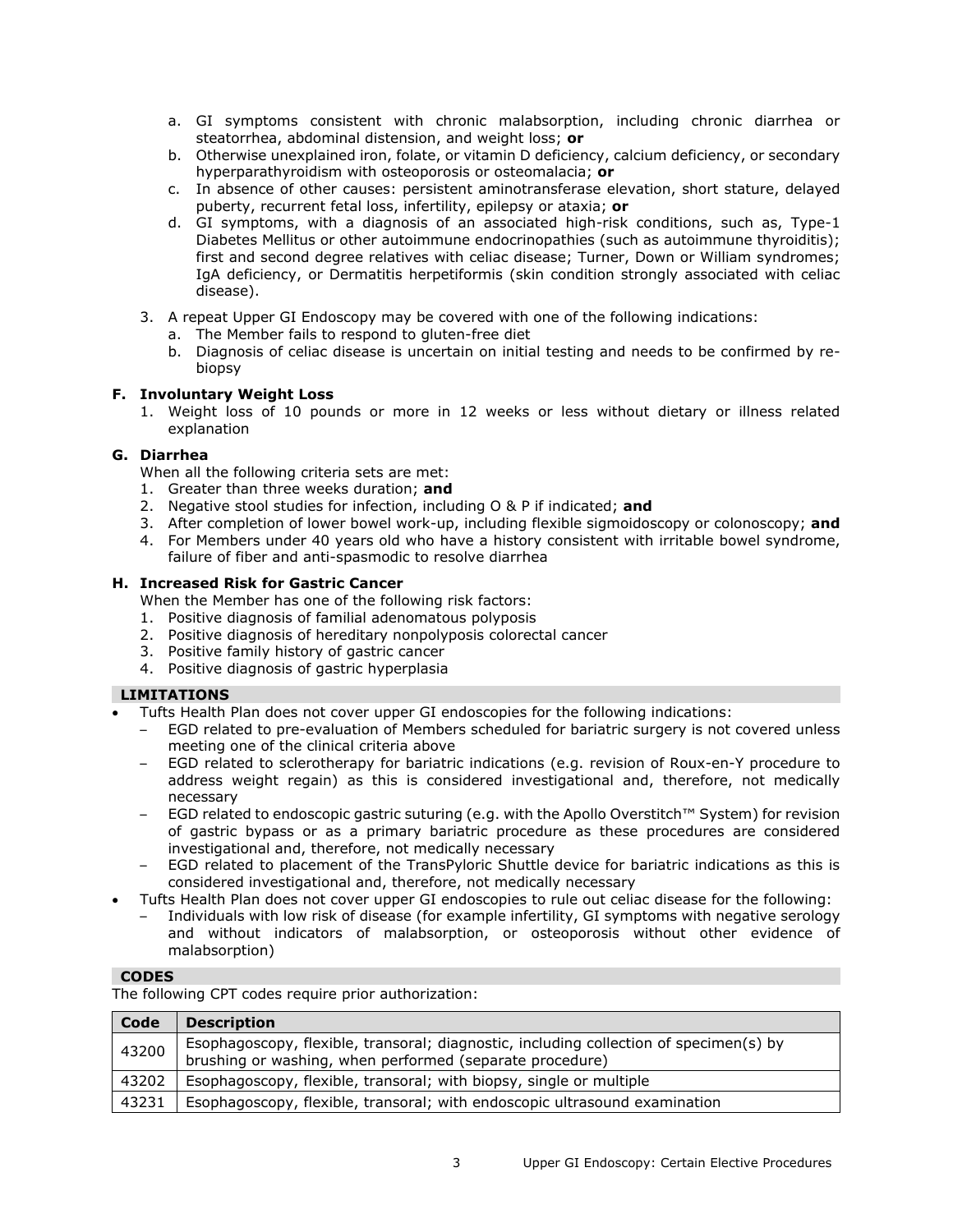| Code  | <b>Description</b>                                                                                                                                                                                                                               |
|-------|--------------------------------------------------------------------------------------------------------------------------------------------------------------------------------------------------------------------------------------------------|
| 43233 | Esophagogastroduodenoscopy, flexible, transoral; with dilation of esophagus with balloon<br>30_mm diameter or larger) (includes fluoroscopic guidance, when performed)                                                                           |
| 43235 | Esophagogastroduodenoscopy, flexible, transoral; diagnostic, including collection of<br>specimen(s) by brushing or washing, when performed (separate procedure)                                                                                  |
| 43237 | Esophagogastroduodenoscopy, flexible, transoral; with endoscopic ultrasound examination<br>limited to the esophagus, stomach or duodenum, and adjacent structures                                                                                |
| 43239 | Esophagogastroduodenoscopy, flexible, transoral; with biopsy, single or multiple                                                                                                                                                                 |
| 43259 | Esophagogastroduodenoscopy, flexible, transoral; with endoscopic ultrasound examination,<br>including the esophagus, stomach, and either the duodenum or a surgically altered<br>stomach where the jejunum is examined distal to the anastomosis |

# **REFERENCES**

- 1. Wang, Kenneth K., and Sampliner, R. E. Updated Guidelines 2008 for Diagnosis, Surveillance and Therapy of Barrett's Esophagus. Practice Guidelines (The Practice Parameters Committee of the American College of Gastroenterology), 2008; 103: 788-797. Last accessed October 5, 2017.
- 2. Guadalupe Garcia-Tsao, Arun J. Sanyal, Norman D. Grace, William Carey, and the Practice Guidelines Committee of the American Association for the Study of Liver Diseases, the Practice and Parameters Committee of the American College of Gastroenterology, "Prevention and Management of Gastroesophageal Varices and Variceal Hemorrhage in Cirrhosis," American Journal Gastroenterology 2007;102:2086–2102
- 3. American Society for Gastrointestinal Endoscopy (ASGE). Practice guideline. The Role of Endoscopy in Dyspepsia. 2007; 66:1071-1075. Update version 2015;82:227–232
- 4. ASGE. Practice guideline. Role of Endoscopy in the Management of GERD. 2007; 66-219-224. Update version 2015; 81:1305–1310.
- 5. ASGE. Practice guideline. The Role of Endoscopy in the Management of Obscure Gastrointestinal Bleeding. 2003; 58: 650-655. Update version 2010; 72:471-479. Last accessed September 17, 2020
- 6. ASGE. Practice guideline. Role of Endoscopy in the Bariatric Surgery Patient; 2008; 68: 1-10. Update version 2015; 81:1063–1072. Last accessed September 17, 2020
- 7. UptoDate, "Treatment of Eosinophilic Esophagitis" and "Dietary Management of Eosinophilic Esophagitis." December 2014 updated articles, with literature update March 2017.
- 8. Morgan MD. Gastric intestinal hyperplasia. UpToDate. Waltham, MA: UpToDate Inc. [uptodate.com.](http://www.uptodate.com/) Accessed October 5, 2017.
- 9. Hayes, Inc. OverStitch Endoscopic Suturing System (Apollo Endosurgery Inc.). Hayes Clinical Research Response. September 18, 2019. Last accessed September 19, 2020

# **APPROVAL HISTORY**

October 24, 2007: Reviewed by the Medical Affairs Medical Policy Committee for January 1, 2008 effective date.

Subsequent endorsement date(s) and changes made:

- January 8, 2008: Additional diagnoses added to list.
- June 18, 2009: Additional diagnoses and criteria added.
- July 1, 2010: Reviewed my MSPAC Medical Policy-Medical Affairs. UGI for Celiac disease combined with new THP MNG for Upper GI Procedures to create one MNG. InterQual® Criteria will be retired.
- August 2010: Reviewed by Medical Affairs-Medical Policy. New category "Increased Risk for Gastric Cancer" added to coverage, effective January 1, 2011.
- February 2011: Added to (A-6)-Esophageal Disease, coverage for corrosive injuries to esophagus; Added to (B-4)-Anemia, coverage for Members over the age of 50 with criteria.
- October 25, 2012: Reviewed at MSPAC. Clarified Iron deficiency anemia language. CPT code 43234 deleted for year ending 2012 and to be removed by December 31, 2012.
- August 14, 2013: Reviewed by Integrated Medical Policy Advisory Committee (IMPAC), added/clarified wording at the request of Dr. Wild to: A) GERD 2a.)-PPI dose language clarified.
- November 25, 2013: Reviewed by IMPAC, renewed without changes.
- December 19, 2013: New AMA CPT codes 43233, 43253, 43254, 43266 and 43270 added for year beginning January 1, 2014.
- September 10, 2014: Reviewed by IMPAC, renewed without changes.